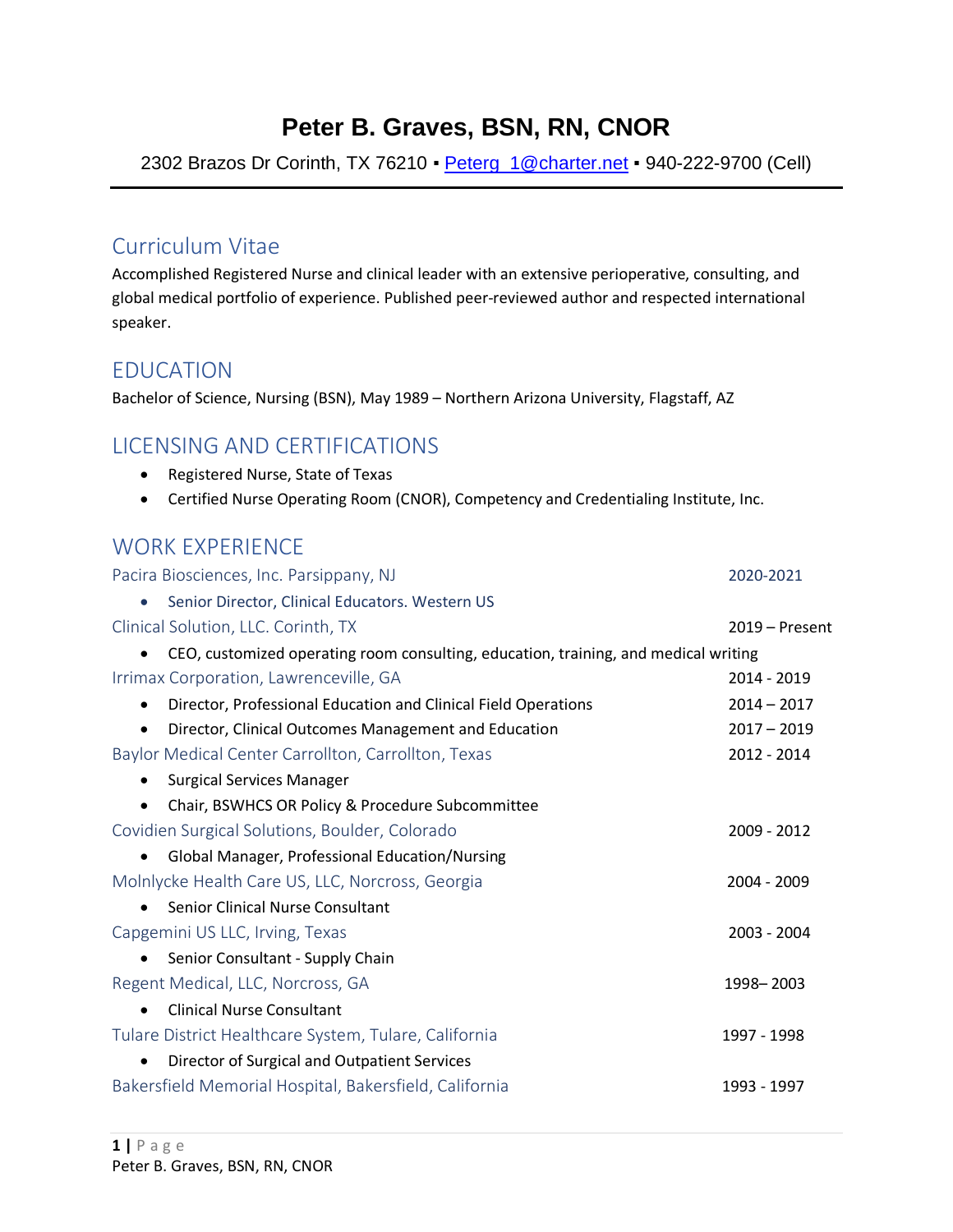| Clinical Educator - OR, PACU, Neonatal ICU, Outpatient Services                       |                  |
|---------------------------------------------------------------------------------------|------------------|
| Mercy Health Care, Bakersfield, California                                            | 1989 - 1993      |
| Staff Nurse - ICU, ER, OR                                                             |                  |
| <b>VOLUNTEER EXPERIENCE</b>                                                           |                  |
| CCI – Research Foundation, Founding Trustee, Denver, CO                               |                  |
| Foundation trustee for perioperative nursing research                                 | $2019$ – present |
| The Goddard School, Lewisville, TX                                                    |                  |
| <b>Child Health Care Consultant</b>                                                   | 2019 - 2020      |
| Lake Dallas ISD - Health Advisory Committee, Lake Dallas, TX                          |                  |
| Parent (Nurse) representative                                                         | $2009 - 2011$    |
| Reviewed health policy and campus initiative<br>$\bullet$                             |                  |
| Kern County Sheriff Department, Search and Rescue, Bakersfield, CA                    |                  |
| Conducted urban and rural Search and Rescue                                           | 1990 - 1995      |
| White water rescue, high angle and technical rescue, and evacuations<br>٠             |                  |
| Developed and coordinated the Kern River "Stay-Out, Stay-Alive" public safety program |                  |
| Doney Park Fire Department, Flagstaff, AZ                                             |                  |
| Fire fighter/EMT                                                                      | 1986 - 1989      |
| Cottonwood Fire Rescue, Cottonwood, AZ                                                |                  |
| Fire fighter/EMT                                                                      | 1984 - 1989      |
| <b>MEMBERSHIPS / AFFILIATIONS</b>                                                     |                  |
| American Association of Hip and Knee Surgeons, Affiliate member (AAHKS),              | 2017 - 2021      |

- Association of Perioperative Registered Nurses (AORN), 1998 Present
- Association for Professionals in Infection Control, Inc. (APIC), 2006 2010, 2014 Present
- Operating Room Nurses Association of Canada (ORNAC). 2019 Present
- Sigma Theta Tau International (National Nursing Honor Society). 2007 2009
- Surgical Infection Society. 2016 Present

## PUBLICATIONS

- Kenneth Kim, MD, Peter Graves, RN, Ghassan Safadi, MD, Ginger Aldaheff, RN, John Metcalfe, JD. "Implementation recommendations for making health care facilities latex safe". AORN, March 1998, Vol. 67, No. 3, 615-632.
- Graves, P., Kim, K. "Latex-Allergic Patients: Operating Room Considerations". *Nursing Management*, December 1998. 46-47.
- Kim K, Graves P, "Latex allergy: Latest insights into Diagnosis and Management". *Perioperative Safety Program* - AORN. CD-ROM. March 1999.
- Graves P. "Latex Allergy A Healthcare Issue." *Executive Lifestyles*. Birmingham, Alabama. August 1999. 11-12, 32.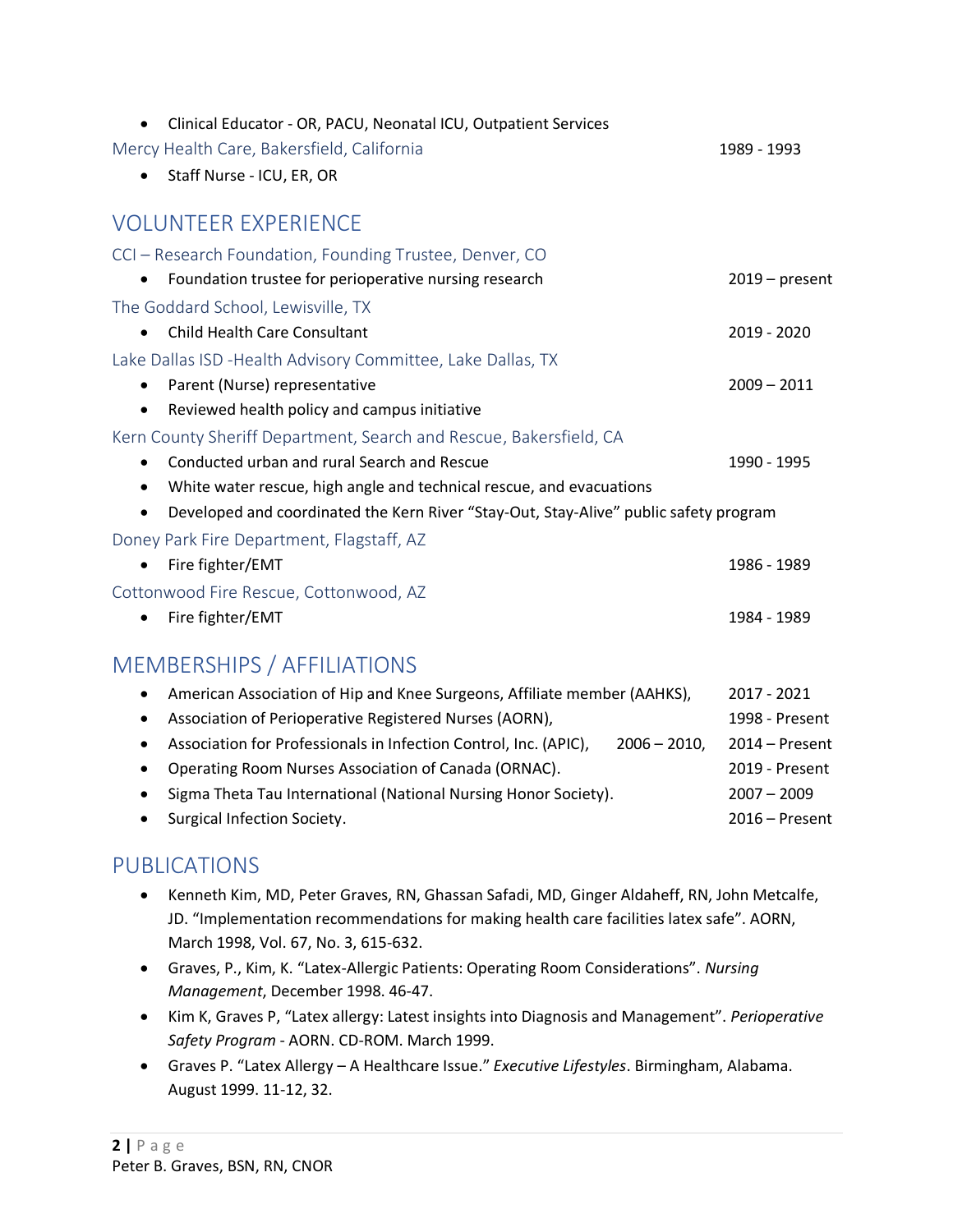- Graves P. "Latex Allergy: A laboratory view". *American Clinical Laboratory*. March 2000. Vol. 19, No. 2, 16-7.
- Graves P. Personal Protective Equipment Gloves: How do the pieces of the puzzle fit together? *Infection Control Today*. September 2001, Vol. 5, No. 9, 35-36.
- Graves P. Latex Allergy: Are you itching for more information? *Advance for Nurses*. April 1, 2002
- Graves P, Twomey C. The Changing Face of Hand Protection. *AORN Journal*. August 2002. Vol. 76, No. 2. 246-261.
- Graves P. Latex Allergy: When you are put to the test. *Advance for Nurses*. November 11, 2002
- Graves P. Passing the Test. *Advance for Managers of Respiratory Care*. November 11, 2002
- Graves, P, Twomey, C. Surgical Hand Antisepsis: An Evidenced Based Review. *Perioperative Nursing Clinics*. 1 (2006), 235-249.
- Graves, P. Hand Hygiene: Can We Learn a Lesson From the OR? Correct Care. Summer 2007, Vol. 21, Issue 3, 11-13.
- Brath, E. Bugging Out. Philadelphia Weekly. Nov 28 Dec 4, 2007. (Interview) http://www.philadelphiaweekly.com/view.php?id=15926
- Graves, P. A Success Story on Collaboration. AORN and IAHCSMM. Communiqué. Nov/Dec 2010, 56.
- Graves, P, Spencer, M. Surgical Stewardship: A New Frontier in Preventing Surgical Site Infections. Healthcare Hygiene Magazine Special Edition. March 2020. Page 26-30. https://www.healthcarehygienemagazine.com/specialeditions/?fbclid=IwAR0pakWaGXPxfggz7uudfRZ1Zg6xy35sb6tADmQ9cc8KDmEwqv-sXPOo\_Lk
- Graves, P, Spencer, M. Potential Contamination of Healthcare Workers' Attire During a Pandemic. Healthcare hygiene Magazine, May 2020. Page 22-23.
- Graves, P, Spencer, M. InTouch Issue 12: Part 1 COVID-19 A Global Pandemic. Ansell Cares. Healthcare workers. file:///C:/Users/peter/AppData/Local/Temp/InTouch%2012%20Part%201- COVID19%20A%20Global%20Pandemic.pdf. May 2020.

## **TEXTROOKS**

- Rothrock. Alexander's Care of the Surgical Patient. Chapter 3. Infection prevention and control in the perioperative setting. Chapter Consultant. 2007
- Watson. Perioperative Safety. Chapter 13. Preventing Surgical Site Infections. Chapter Author. 2010.
- Competency & Credentialing Institute. Chapter 5: Transfer of Care. CNOR Exam Study Guide. Chapter Author. 2014
- Jarvis. Bennett and Brachman's Hospital Infections. Edmiston, Leaper, Spencer, Borlaug, Graves. Chapter 36. Surgical Site Infections: Epidemiology, Pathogenesis, Risk Factors and Evidence- Based Interventional Strategies. Wolter Kluwer Health. Chapter Author. 2020. Pending Publication.
- Jarvis. Bennett and Brachman's Hospital Infections. Spencer, Graves, Schule. Chapter 27. The Surgical Suite. Wolter Kluwer Health. Chapter Author. 2020. Pending Publication.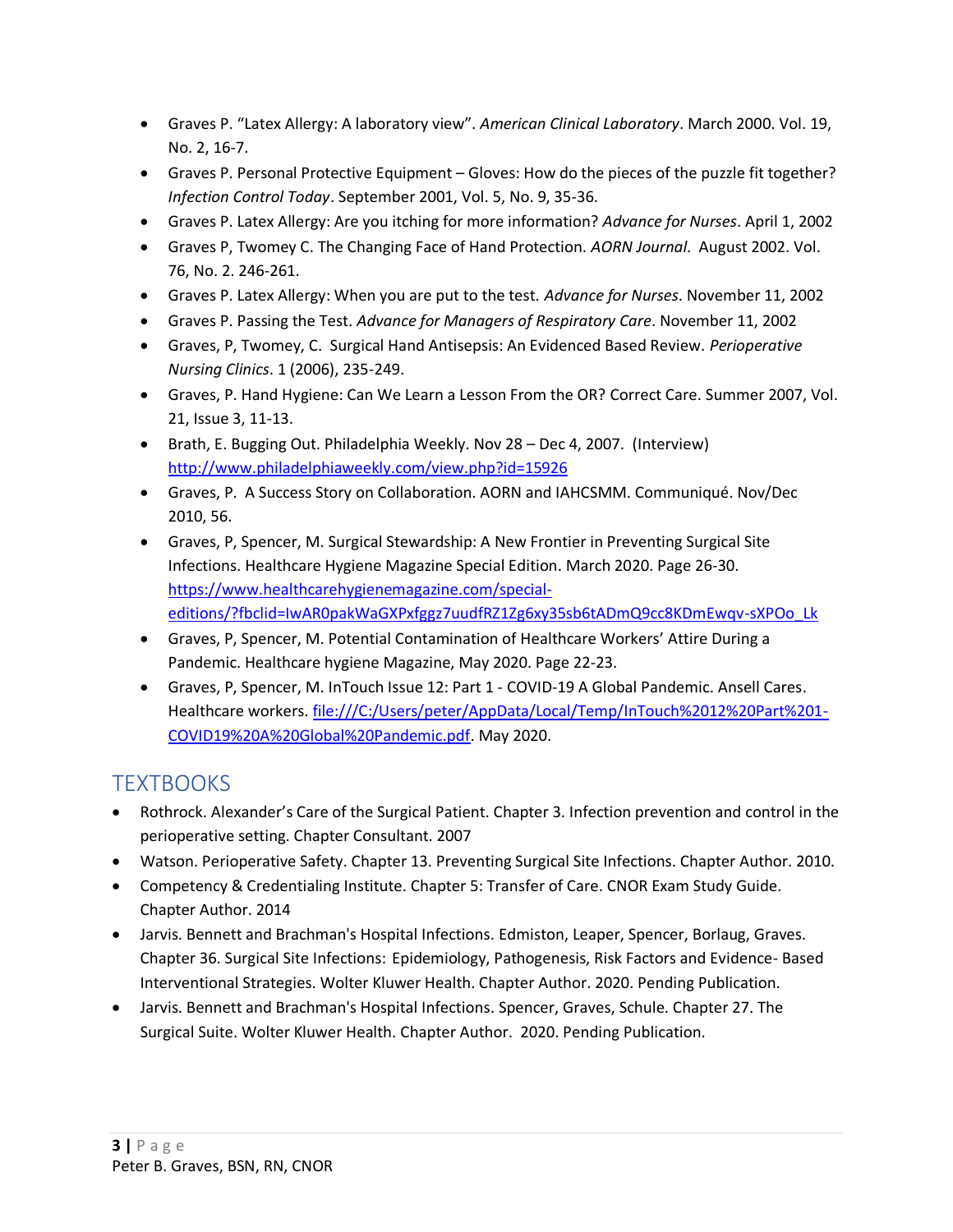### **WEBINARS**

- Using the Recommended Practices to Create a Staff In-Service on Hand Hygiene. AORN. February 10, 2010. http://www.aorn.org/Education/Webinars/PreviouslyRecordedWebinars
- 2012 AORN Proposed Bylaws Amendments. AORN. January 2012
- Surgical Stewardship: The Perioperative Nurse's Role in Preventing Surgical Site Infections. Virtual AORN Global Surgical Conference. Session 7740. May 2020.
- Reopening Surgery: Navigating Through Unchartered Waters. Ansell Cares. May 2020.
- Application of Technology during and after COVID-19 Pandemic. Siemens Smart Infrastructure. May 27, 2020.
- First Responders: Answering the call during the COVID-19 Pandemic. Ansell Cares. July 2020

# SELF-STUDY GUIDES

- Graves, P., King, K. The Bariatric Patient in Surgery. Covidien. March 2012.
- Graves, P., Et al. Unexplained Syncope. Pfiedler Education. August 2019.
- Graves, P., Et al. Ensuring a Smoke-Free Environment. Pfiedler Education. September 2019.
- Graves, P., Et al. Hazards of Surgical Smoke, and the Legislative Landscape. Pfiedler Education. October 2019

# DOMESTIC & INTERNATIONAL LECTURES

#### American Nurses Association (ANA)

- Latex Allergy: Latest Insights, Indianapolis, Indiana June 25, 2000
- ANCC Magnet Hospital Conference (General Session)
	- Methicillin Resistant *staph aureus* (MRSA), Salt Lake City, UT November 2008

American Society of Ophthalmic Registered Nurses (ASORN)

- Latex Allergy: Trends, Detection, & Management, New Orleans, Louisiana October 2001
- Hand washing issues in the healthcare environment, New Orleans, Louisiana October 2001
- Latex Allergy: Trends, Detection, & Management, Orlando, Florida October 2002
- Hand washing issues in the healthcare environment, Orlando, Florida October 2002

Association of Perioperative Registered Nurses - AORN Expo and Congress

- Latex Allergy: Latest insights into Diagnosis and Management, San Francisco, California March 29, 1999
- Personal Protective Equipment Read the Fine Print! Dallas, Texas March 12, 2001
- Nurses Fight for Public Safety Public Policy and Legislative Events: Latex Allergy, Dallas, Texas March 15, 2001
- Patient Safety/workplace issue's part II. Sharps Injuries and Blood borne Pathogens, Chicago, Illinois - March 22, 2003
- Barrier Protection The latest information, Chicago, Illinois March 24, 2003
- The Many Roles of the Consultant, Chicago, Illinois March 26, 2003
- Recommended Practices: Sacred Cows or Not? (Panelist), Chicago, Illinois March 26, 2003
- Recommended Practices: Latest update (Panelist), San Diego, California March 2004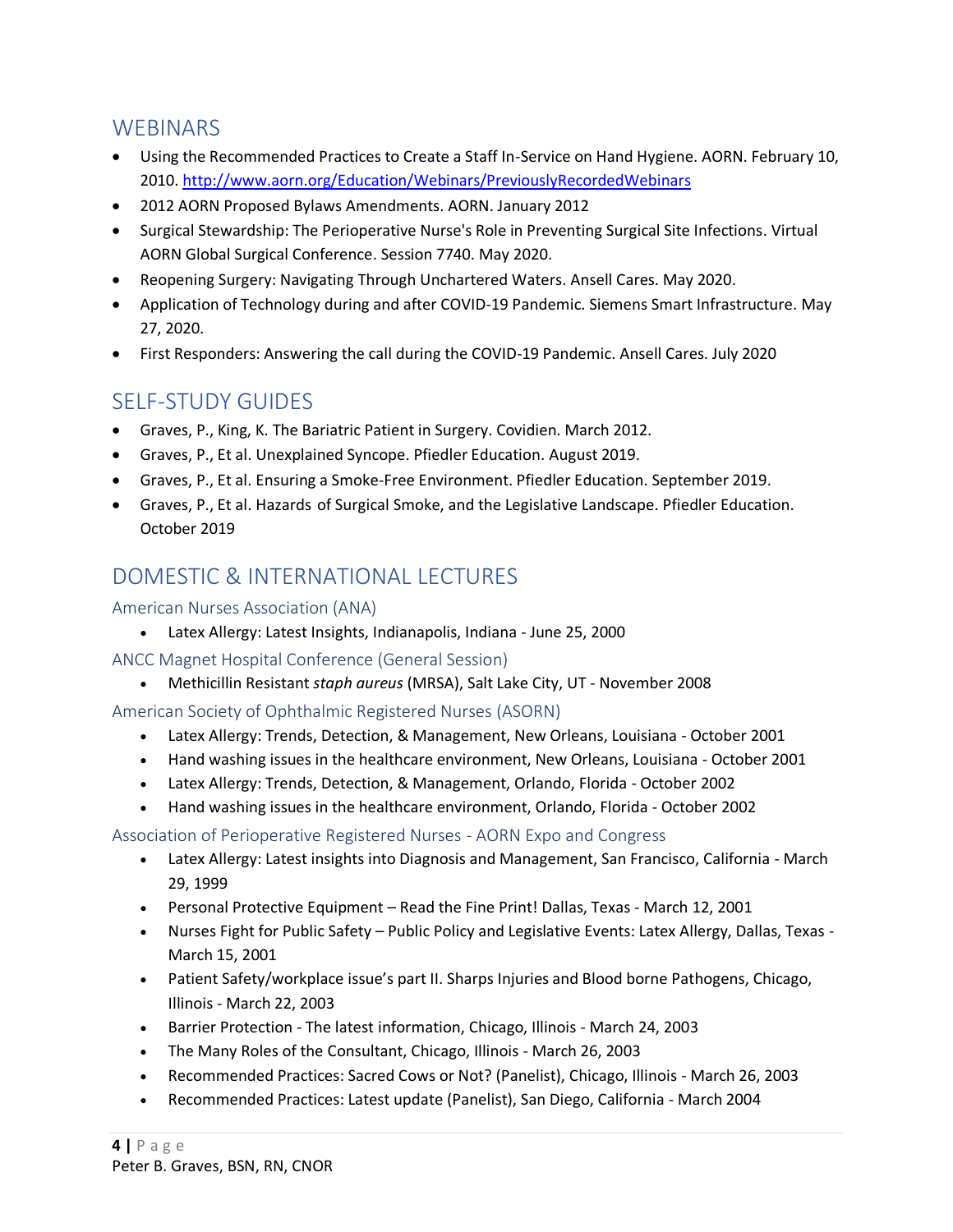- Quiz Bowl, New Orleans, Louisiana April 2005
- Recommended Practices: Latest update (Panelist), Chicago, Illinois March 2009
- Quiz Bowl, Chicago, Illinois March 2009
- Quiz Bowl, Denver, Colorado March 2010
- Hepatitis: What you need to know! AORN Fall Conference, St. Louis, Missouri September 27, 2002
- Emerging Infectious Diseases, AORN Fall Conference, Philadelphia, Pennsylvania October 2006
- Surgical Stewardship: The Perioperative Nurse's Role in Preventing Surgical Site Infections. AORN Virtual Expo 2020. May 2020. Session 7740

Association of Women's Health, Obstetrics, and Neonatal Nursing (AWHONN)

• Latex Allergy: Implications to Mothers and Infants, Charlotte, North Carolina - June 12, 2001

#### Credentialing and Competency Institute (CCI)

• Communication & Relationship Management, Anaheim, CA (AORN Expo) – April 2, 2016

#### Ethicon Nursing Excellence Summit

Chengdu, China

- Preventing Surgical Site Infections: An Evidenced-Based Approach, October 2019
- National English Speech Contest. Judge and panelist, October 19-20, 2019
- Sichuan Cancer Hospital & Institute. October 21, 2019
	- o Preventing Surgical Site Infections: An Evidenced-Based Approach
	- o ERAS and its Impact on Surgical Site Infections
- Sichuan Provincial Orthopedic Hospital, October 22, 2019
	- o Preventing Surgical Site Infections: An Evidenced-Based Approach
	- o ERAS and its Impact on Surgical Site Infections

#### Covidien International Perioperative Leadership Summit

#### Denver, Colorado

- Fire Prevention and Safety During Surgical Procedures, August 2010
- Dublin, Ireland
- Reuse of Single Use Medical Devices: A Global View, May 2011

#### Florida Council of Perioperative Registered Nurses

- Antibiotic Resistant Organisms, St. Pete's Beach, Florida October 2006
- The Clinical and Financial Implications of MRSA, Nassau, Bahamas November 3, 2007
- Combatting Surgical Site Infections: A surgical perspective. 2015

#### Florida Society of Plastic Surgeons

• The Clinical and Financial Implications of MRSA, Naples, Florida - December 6, 2007

#### Korean Association of Perioperative Nurses (KAORN)

Seoul, South Korea

• Best Practices for Electrosurgery; Best Practices for Minimally Invasive Procedures; Reuse of Single Use Devices; Intraoperative Positioning: Principles, Risks, and Electrosurgical Implications; Surgical Smoke: What We Know; Fire Prevention & Safety During Surgery, April 2012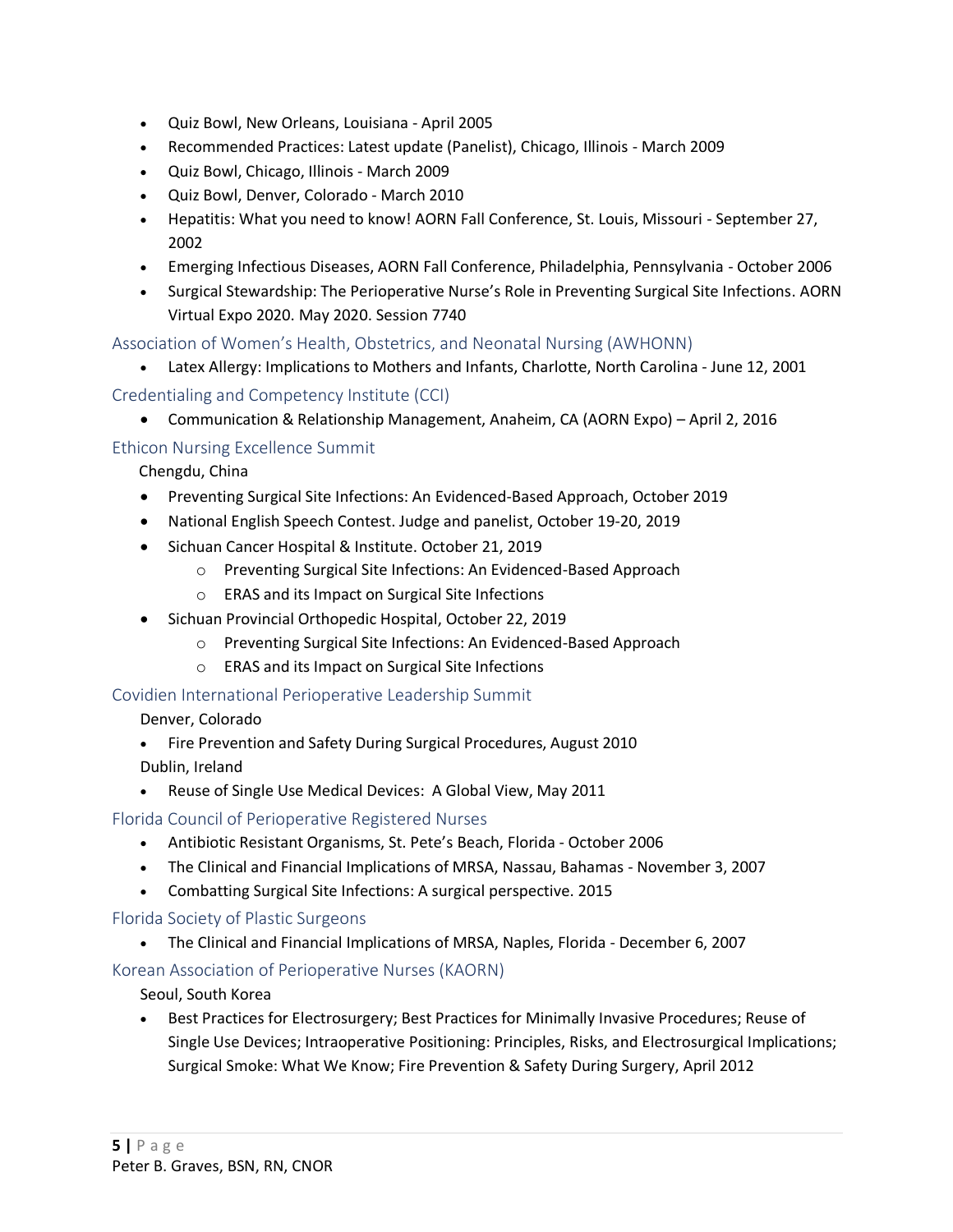#### Maine State-wide Surgical Nurse and Technician Conference

• Combating Surgical Site Infections: A surgical Perspective, Portland, ME – March 12, 2016

National Association of Orthopedic Nurses (NAON)

- Latex Allergy, Atlanta, Georgia May 23 25, 1999
- Understanding Latex Allergy, New Orleans, Louisiana June 11, 2001

National Commission of Correctional Health Care (NCCHC)

• The infection connection: Lessons from the Operation Room, Nashville, Tennessee - October 16, 2007

Operating Room Nurses Association of Ontario, Canada

Toronto, Ontario, Canada

• Fire prevention and Safety in the Perioperative setting, June 2012

Operating Room Nurse Association of Canada (ORNAC)

Halifax, Nova Scotia

• Surgical Stewardship: The Perioperative Nurse's Role in Preventing Surgical Site Infections

Oklahoma State Council of Surgical Technologists

• The Clinical and Financial Implications of MRSA, Norman, Oklahoma - April 2008

#### Singapore OR Nurse's Symposium

Singapore

• Best Practices of Electrosurgery; Intraoperative Positioning: Principles, Risks, and Electrosurgical Implications; Smoke Hazard - Is it a real threat?; Fire prevention and safety during surgical procedures; Reuse of Single-Use Medical Devices: A global view, April 2012

Society of Otorhinolaryngology and Head and Neck Nurses

• Understanding and Preventing Latex Sensitization, San Antonio, Texas - 1998

#### Taiwan Road Show

Chang Gung Memorial Hospital, Taipei, Taiwan

- Fire Prevention and Safety in the Perioperative Setting, April 2012
- Best Practices of Electrosurgery; Intraoperative Positioning: Principles, Risks, and Electrosurgical Implications; Surgical Smoke: What We Know; Fire prevention and safety during surgical procedures; Reuse of Single-Use Medical Devices: A global view, 2011

Changhua Christian Hospital, Changhua, Taiwan

• Art and Science of Electrosurgery; Surgical Smoke: What We Know; Fire Prevention and Safety in the Perioperative Setting, April 2012

Chia-Yi Christian Hospital, Chiayi City, Taiwan

• Recommended Best Practices for Electrosurgery; Fire Prevention and Safety in the Perioperative Setting, April 2012

Texas State Council of Surgical Technologist

- The clinical and Financial Implications of MRSA, Fort Worth, Texas February 2008
- Surgical Site Infection Connection, Fort Worth, Texas February 2009

World Perioperative Conference on Patient Care

Christchurch, New Zealand